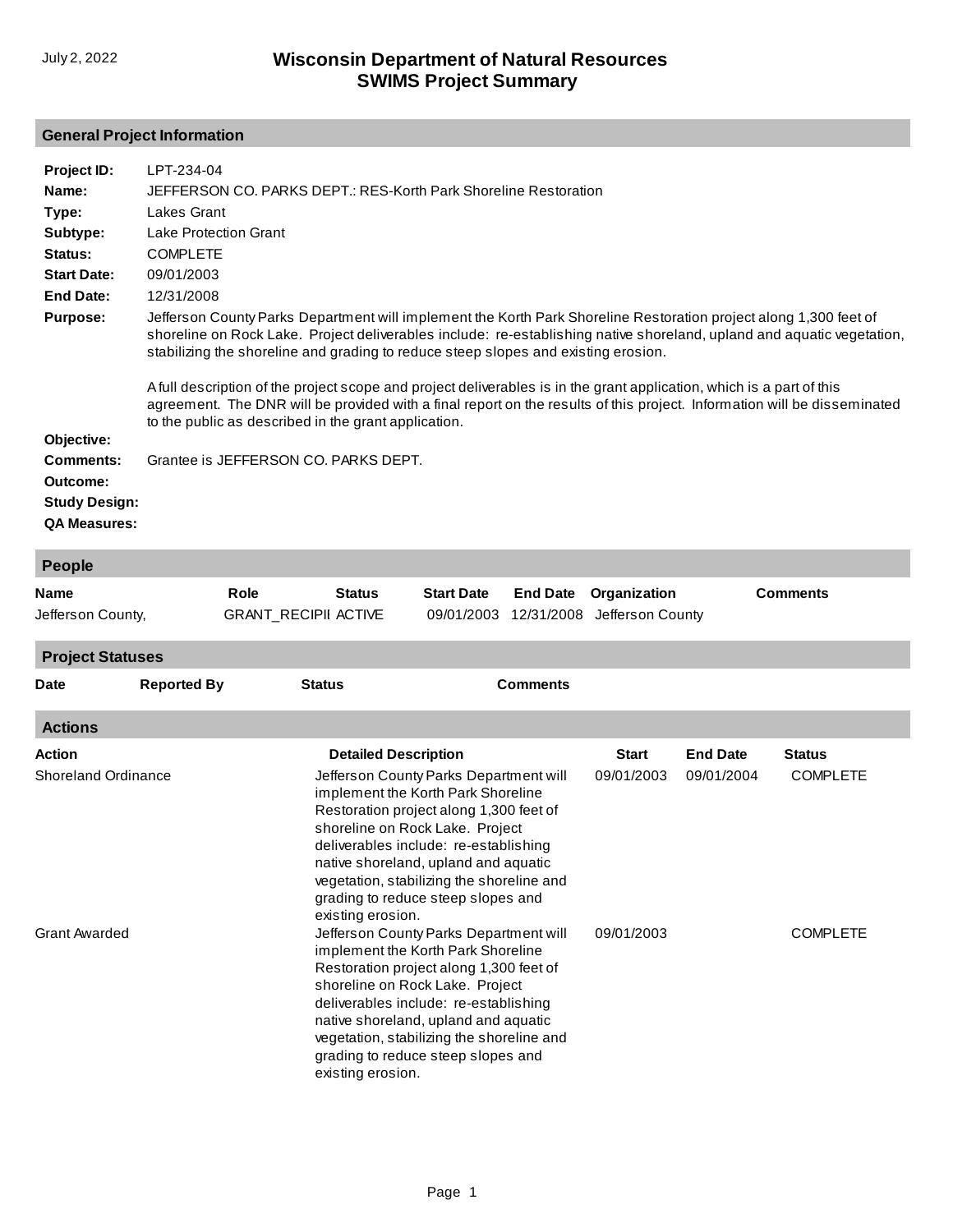| <b>Action</b>                                  | <b>Detailed Description</b>                                                                                                                                                                                                                                                                                                                         | <b>Start</b> | <b>End Date</b> | <b>Status</b>   |
|------------------------------------------------|-----------------------------------------------------------------------------------------------------------------------------------------------------------------------------------------------------------------------------------------------------------------------------------------------------------------------------------------------------|--------------|-----------------|-----------------|
| Shoreland Monitoring, Assessment,<br>Inventory | Jefferson County Parks Department will<br>implement the Korth Park Shoreline<br>Restoration project along 1,300 feet of<br>shoreline on Rock Lake. Project<br>deliverables include: re-establishing<br>native shoreland, upland and aquatic<br>vegetation, stabilizing the shoreline and<br>grading to reduce steep slopes and<br>existing erosion. | 09/01/2003   | 12/31/2008      | <b>COMPLETE</b> |
| <b>Habitat Restoration - Shoreland</b>         | 10099455                                                                                                                                                                                                                                                                                                                                            | 09/01/2003   |                 | <b>PROPOSED</b> |

#### **Monitoring Stations**

| <b>Station ID</b>       | <b>Name</b>    |                                              | <b>Comments</b>      |
|-------------------------|----------------|----------------------------------------------|----------------------|
| <b>Assessment Units</b> |                |                                              |                      |
| <b>WBIC</b>             | <b>Segment</b> | <b>Local Name</b>                            | <b>Official Name</b> |
| 774200                  | 1              | <b>Bean Lake</b>                             | Bean Lake            |
| 775900                  | 1              | Golden Lake                                  | Golden Lake          |
| 777200                  | 1              | <b>Kurtz Pond</b>                            | <b>Kurtz Pond</b>    |
| 778500                  | 1              | Mud Lake                                     | Mud Lake             |
| 778700                  | 1              | Mud Lake                                     | Mud Lake             |
| 779100                  | 1              | Perch Lake                                   | Perch Lake           |
| 779600                  | 1              | Rose Lake                                    | Rose Lake            |
| 779700                  | 1              | Round Lake                                   | Round Lake           |
| 783800                  | 1              | Unnamed Lake                                 | Unnamed              |
| 784400                  | 1              | Un Lake                                      | Unnamed              |
| 784500                  | 1              | Unnamed Lake (T08nr15es09)                   | Lake Victoria        |
| 784600                  | 1              | Unnamed Lake (T08nr015es09)                  | <b>Heiden Pond</b>   |
| 788200                  | 1              | Un Spring                                    | Un Spring            |
| 788800                  | 5              | <b>Rock River</b>                            | <b>Rock River</b>    |
| 788800                  | 6              | <b>Rock River</b>                            | <b>Rock River</b>    |
| 788800                  | 7              | <b>Rock River</b>                            | <b>Rock River</b>    |
| 808700                  | 1              | Lake Koshkonong                              | Lake Koshkonong      |
| 808800                  | 2              | Upper Koshkonong                             | Koshkonong Creek     |
| 808800                  | 3              | Lower Koshkonong Creek                       | Koshkonong Creek     |
| 809100                  | 1              | Un Lake                                      | Unnamed              |
| 809500                  | 1              | Outlet of Lake Ripley                        | Unnamed              |
| 809600                  | 1              | Lake Ripley                                  | Lake Ripley          |
| 809600                  | 2              | Lake Ripley Beach                            | Lake Ripley          |
| 809700                  | 1              | Inlet of Lake Ripley                         | Unnamed              |
| 809800                  | 1              | Hope Lake                                    | Hope Lake            |
| 809900                  | 1              | Zeloski Marsh Main Ditch                     | Unnamed              |
| 809900                  | 2              | Zeloski Marsh Main Ditch to Koshkonong Creek | Unnamed              |
| 812350                  |                | Unnamed Stream                               | Unnamed              |
| 812600                  | 1              | <b>Otter Creek</b>                           | <b>Otter Creek</b>   |
| 812900                  | 1              | Unnamed Creek                                | Unnamed              |
| 813000                  | 1              | <b>Unnamed Stream</b>                        | Unnamed              |
| 813100                  | 1              | <b>Red Cedar Lake</b>                        | Red Cedar Lake       |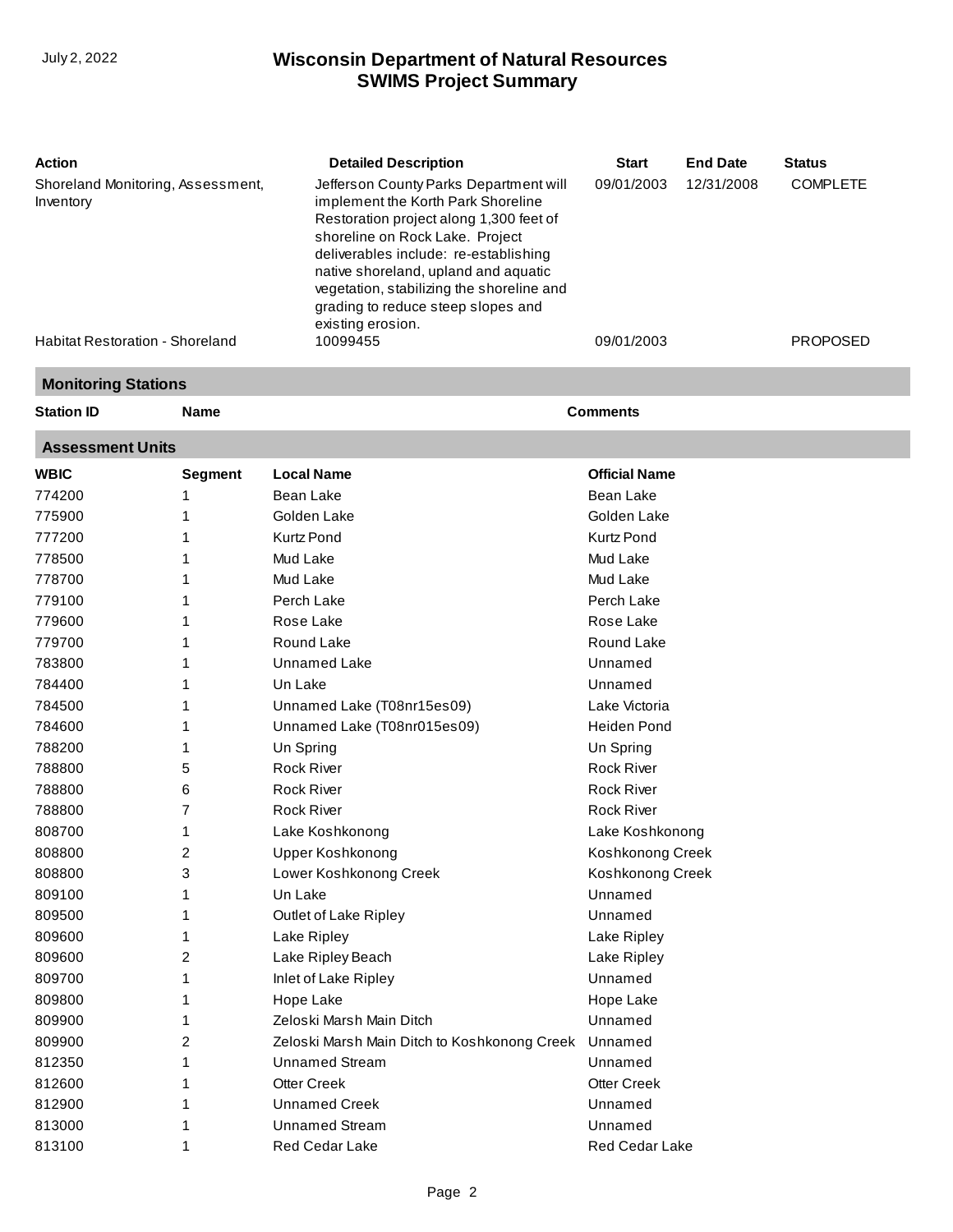| WBIC   | <b>Segment</b> | <b>Local Name</b>                           | <b>Official Name</b>     |
|--------|----------------|---------------------------------------------|--------------------------|
| 813300 | 1              | Allen Creek                                 | Allen Creek              |
| 813400 | 1              | Local Water                                 | Unnamed                  |
| 813500 | 3              | <b>Bark River</b>                           | <b>Bark River</b>        |
| 813500 | 4              | <b>Bark River</b>                           | <b>Bark River</b>        |
| 813500 | 5              | <b>Bark River</b>                           | <b>Bark River</b>        |
| 813700 | 1              | Un Lake                                     | Unnamed                  |
| 813800 | 1              | <b>Unnamed Stream</b>                       | Unnamed                  |
| 813900 | 1              | <b>Whitewater Creek</b>                     | <b>Whitewater Creek</b>  |
| 814000 | 1              | Galloway Creek                              | Galloway Creek           |
| 814200 | 1              | <b>Unnamed Stream</b>                       | Unnamed                  |
| 814600 | 1              | Local Water                                 | Unnamed                  |
| 814800 | 1              | <b>Unnamed Stream</b>                       | Unnamed                  |
| 817000 | 1              | <b>Unnamed Stream</b>                       | Unnamed                  |
| 817200 | 1              | Un Spring                                   | Un Spring                |
| 817300 | 1              | Un Spring                                   | Un Spring                |
| 817600 | 1              | Scuppernong River                           | Scuppernong River        |
| 817600 | 5              | Scuppernong River                           | Scuppernong River        |
| 817800 | 1              | Steel Brook                                 | <b>Steel Brook</b>       |
| 817800 | 2              | Steel Brook                                 | <b>Steel Brook</b>       |
| 817800 | 4              | <b>Steel Brook</b>                          | <b>Steel Brook</b>       |
| 817900 | 1              | Local Water                                 | Unnamed                  |
| 818200 | 1              | <b>Unnamed Trib to Steel Brook</b>          | Unnamed                  |
| 818400 | 1              | <b>Unnamed Stream</b>                       | Unnamed                  |
| 819100 | 1              | <b>Spring Creek</b>                         | <b>Spring Creek</b>      |
| 819400 | 1              | Local Water                                 | Unnamed                  |
| 819600 | 1              | Local Water                                 | Unnamed                  |
| 819800 | 1              | <b>Blue Spring Lake</b>                     | <b>Blue Spring Lake</b>  |
| 819900 | 1              | Mud Creek                                   | Mud Creek                |
| 820000 | 1              | <b>Unnamed Stream</b>                       | Unnamed                  |
| 820300 | 1              | Un Lake                                     | Unnamed                  |
| 820500 | 1              | <b>Unnamed Stream</b>                       | Unnamed                  |
| 820800 | 1              | Spring Lake Lower                           | <b>Spring Lake</b>       |
| 820800 | 2              | Lower Spring Lake Beach, Spring Lake, Lower | Spring Lake              |
| 821000 | 1              | <b>Upper Spring Lake</b>                    | <b>Upper Spring Lake</b> |
| 823000 | 1              | Green Isle Lake                             | Green Isle Lake          |
| 823100 | 1              | <b>Unnamed Stream</b>                       | Unnamed                  |
| 823300 | 1              | Duck Creek                                  | Duck Creek               |
| 823400 | 1              | <b>Unnamed Stream</b>                       | Unnamed                  |
| 823600 | 1              | <b>Unamed Stream</b>                        | Unnamed                  |
| 823700 | 1              | Goose Lake                                  | Goose Lake               |
| 823900 | 1              | Cushman Pond                                | Cushman Pond             |
| 824200 | 1              | Slabtown Pond                               | Slabtown Pond            |
| 824400 | 1              | Rome Millpond                               | Rome Mill Pond           |
| 828700 | 1              | Deer Creek                                  | Deer Creek               |
| 828700 | 2              | Deer Creek                                  | Deer Creek               |
| 828700 | 3              | Deer Creek                                  | Deer Creek               |
| 829100 | 1              | <b>Unnamed Stream</b>                       | Unnamed                  |
| 829700 | 3              | Crawfish River                              | <b>Crawfish River</b>    |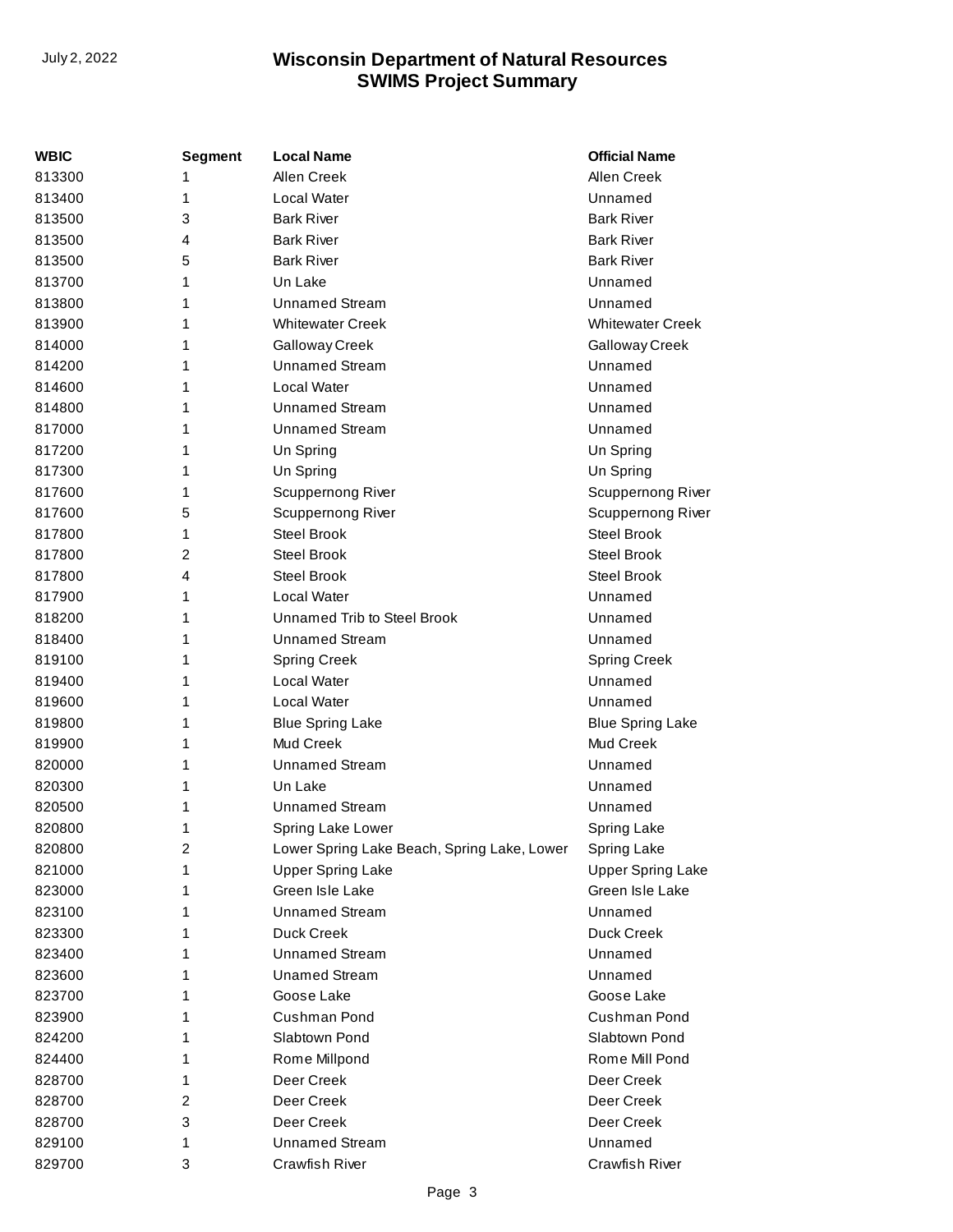| WBIC    | Segment | <b>Local Name</b>                     | <b>Official Name</b>    |
|---------|---------|---------------------------------------|-------------------------|
| 829700  | 4       | <b>Crawfish River</b>                 | Crawfish River          |
| 830100  | 1       | <b>Rock Creek</b>                     | <b>Rock Creek</b>       |
| 830100  | 2       | <b>Rock Creek</b>                     | <b>Rock Creek</b>       |
| 830100  | 3       | <b>Rock Creek</b>                     | <b>Rock Creek</b>       |
| 830100  | 4       | <b>Rock Creek</b>                     | <b>Rock Creek</b>       |
| 830100  | 5       | <b>Rock Creek</b>                     | <b>Rock Creek</b>       |
| 830300  | 1       | Hoopers Millpond                      | <b>Hoopers Millpond</b> |
| 830400  | 1       | <b>Unnamed Stream</b>                 | Unnamed                 |
| 830600  | 1       | Unnamed Lake (T07nr13es14)            | Unnamed                 |
| 830700  | 1       | <b>Rock Lake</b>                      | Rock Lake               |
| 830700  | 2       | Rock Lake Ferry Park Beach, Rock Lake | Rock Lake               |
| 830700  | 3       | Rock Lake - Bartel's Beach            | Rock Lake               |
| 830700  | 4       | Rock Lake - Sandy Beach West          | Rock Lake               |
| 830700  | 5       | Rock Lake - Sandy Beach East          | Rock Lake               |
| 830700  | 6       | Rock Lake (Tyranena Park Lake Access) | Rock Lake               |
| 830800  | 1       | Mud Lake                              | Mud Lake                |
| 837500  | 1       | Maunesha River                        | Maunesha River          |
| 837500  | 2       | Maunesha River                        | Maunesha River          |
| 837600  | 1       | Stony Brook                           | Stony Brook             |
| 837600  | 2       | Stony Brook                           | Stony Brook             |
| 837700  | 1       | Unnamed                               | Unnamed                 |
| 838100  | 1       | Fireman Park Pond                     | Firemen Park Pond       |
| 838300  | 1       | Waterloo Millpond                     | Maunesha Flowage        |
| 846700  | 1       | Johnson Creek                         | Johnson Creek           |
| 847100  | 1       | Hahns Lake                            | Hahns Lake              |
| 847300  | 1       | <b>Unnamed Stream</b>                 | Unnamed                 |
| 847900  | 1       | <b>Local Water</b>                    | Unnamed                 |
| 848000  | 1       | <b>Unnamed Stream</b>                 | Unnamed                 |
| 848200  | 3       | Oconomowoc River                      | Oconomowoc River        |
| 848300  | 1       | <b>Battle Creek</b>                   | <b>Battle Creek</b>     |
| 849200  | 1       | <b>Unnamed Stream</b>                 | Unnamed                 |
| 853700  | 1       | Local Water                           | Unnamed                 |
| 853750  | 1       | TRIBUTARY TO THE ROCK RIVER           | Unnamed                 |
| 853800  | 1       | Ashippun River                        | Ashippun River          |
| 4000015 | 1       | Ditch to Miljala Channel              | Unnamed                 |
| 4000017 | 1       | Local Water                           | Unnamed                 |
| 4000018 | 1       | Local Water                           | Unnamed                 |
| 5033535 | 1       | Local Water                           | Unnamed                 |
| 5033785 | 1       | <b>Unnamed Stream</b>                 | Unnamed                 |
| 5034150 | 1       | <b>Unnamed Stream</b>                 | Unnamed                 |
| 5034155 | 1       | Unnamed Trib to Crawfish R            | Unnamed                 |
| 5034257 | 1       | <b>Unnamed Stream</b>                 | Unnamed                 |
| 5034365 | 1       | Unnamed                               | Unnamed                 |
| 5034446 | 1       | <b>Unnamed Stream</b>                 | Unnamed                 |
| 5034486 | 1       | <b>Unnamed Stream</b>                 | Unnamed                 |
| 5034536 | 1       | <b>Unnamed Stream</b>                 | Unnamed                 |
| 5034624 | 1       | <b>Unnamed Stream</b>                 | Unnamed                 |
| 5034716 | 1       | TRIBUTARY TO A TRIBUTARY TO THE ROCK  | Unnamed                 |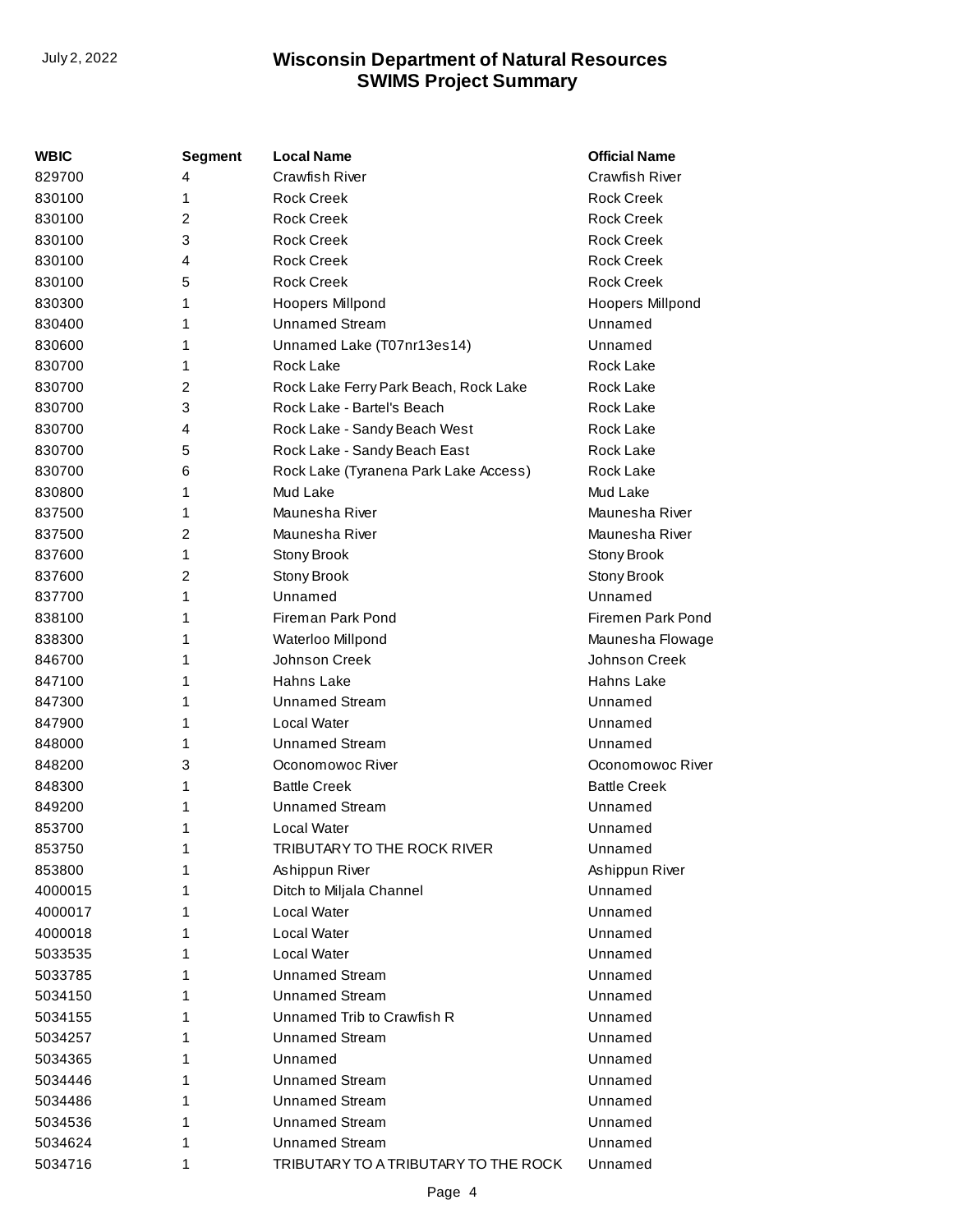| WBIC    | Segment | <b>Local Name</b><br><b>RIVER</b> | <b>Official Name</b> |
|---------|---------|-----------------------------------|----------------------|
| 5034865 | 1       | Unnamed Trib to Maunesha R        | Unnamed              |
| 5035063 | 1       | <b>Unnamed Stream</b>             | Unnamed              |
| 5035109 | 1       | <b>Unnamed Stream</b>             | Unnamed              |
| 5035145 | 1       | <b>Unnamed Creek</b>              | Unnamed              |
| 5035151 | 1       | <b>Unnamed Stream</b>             | Unnamed              |
| 5035280 | 1       | <b>Unnamed Stream</b>             | Unnamed              |
| 5035593 | 1       | <b>Unnamed Stream</b>             | Unnamed              |
| 5035601 | 1       | <b>Unnamed Stream</b>             | Unnamed              |
| 5035616 | 1       | Zeloski Marsh Ditch               | Unnamed              |
| 5035656 | 1       | Local Water                       | Unnamed              |
| 5035762 | 1       | <b>Unnamed Stream</b>             | Unnamed              |
| 5035768 | 1       | <b>Unnamed Stream</b>             | Unnamed              |
| 5035786 | 1       | <b>Unnamed Creek</b>              | Unnamed              |
| 5035895 | 1       | <b>Unnamed Stream</b>             | Unnamed              |
| 5035925 | 1       | <b>Unnamed Stream</b>             | Unnamed              |
| 5035984 | 1       | <b>Unnamed Stream</b>             | Unnamed              |
| 5036033 | 1       | <b>Unnamed Stream</b>             | Unnamed              |
| 5036222 | 1       | <b>Unnamed Stream</b>             | Unnamed              |
| 5036369 | 1       | <b>Unnamed Stream</b>             | Unnamed              |
| 5036536 | 1       | <b>Unnamed Stream</b>             | Unnamed              |
| 5036584 | 1       | <b>Unnamed Stream</b>             | Unnamed              |
| 5036741 | 1       | Unnamed Stream                    | Unnamed              |
| 5036773 | 1       | <b>Unnamed Stream</b>             | Unnamed              |
| 5036831 | 1       | <b>Unnamed Stream</b>             | Unnamed              |
| 5036855 | 1       | <b>Unnamed Stream</b>             | Unnamed              |
| 5036878 | 1       | <b>Unnamed Stream</b>             | Unnamed              |
| 5036945 | 1       | <b>Unnamed Stream</b>             | Unnamed              |
| 5036970 | 1       | <b>Unnamed Stream</b>             | Unnamed              |
| 5037069 | 1       | <b>Unnamed Stream</b>             | Unnamed              |
| 5037167 | 1       | Unnamed Stream                    | Unnamed              |
| 5037175 | 1       | <b>Unnamed Stream</b>             | Unnamed              |
| 5037189 | 1       | <b>Unnamed Stream</b>             | Unnamed              |
| 5037264 | 1       | <b>Unnamed Stream</b>             | Unnamed              |
| 5037363 | 1       | Unnamed Stream                    | Unnamed              |
| 5037568 | 1       | <b>Unnamed Stream</b>             | Unnamed              |
| 5037587 | 1       | <b>Unnamed Stream</b>             | Unnamed              |
| 5037611 | 1       | <b>Unnamed Stream</b>             | Unnamed              |
| 5037634 | 1       | <b>Unnamed Stream</b>             | Unnamed              |
| 5037659 | 1       | <b>Unnamed Stream</b>             | Unnamed              |
| 5037670 | 1       | Local Water                       | Unnamed              |
| 5037735 | 1       | <b>Unnamed Stream</b>             | Unnamed              |
| 5037810 | 1       | Unnamed Stream                    | Unnamed              |
| 5037901 | 1       | <b>Unnamed Stream</b>             | Unnamed              |
| 5037952 | 1       | <b>Unnamed Stream</b>             | Unnamed              |
| 5037984 | 1       | Unnamed                           | Unnamed              |
| 5038203 | 1       | Unnamed Trib to Allen Creek       | Unnamed              |
| 5038272 | 1       | <b>Unnamed Stream</b>             | Unnamed              |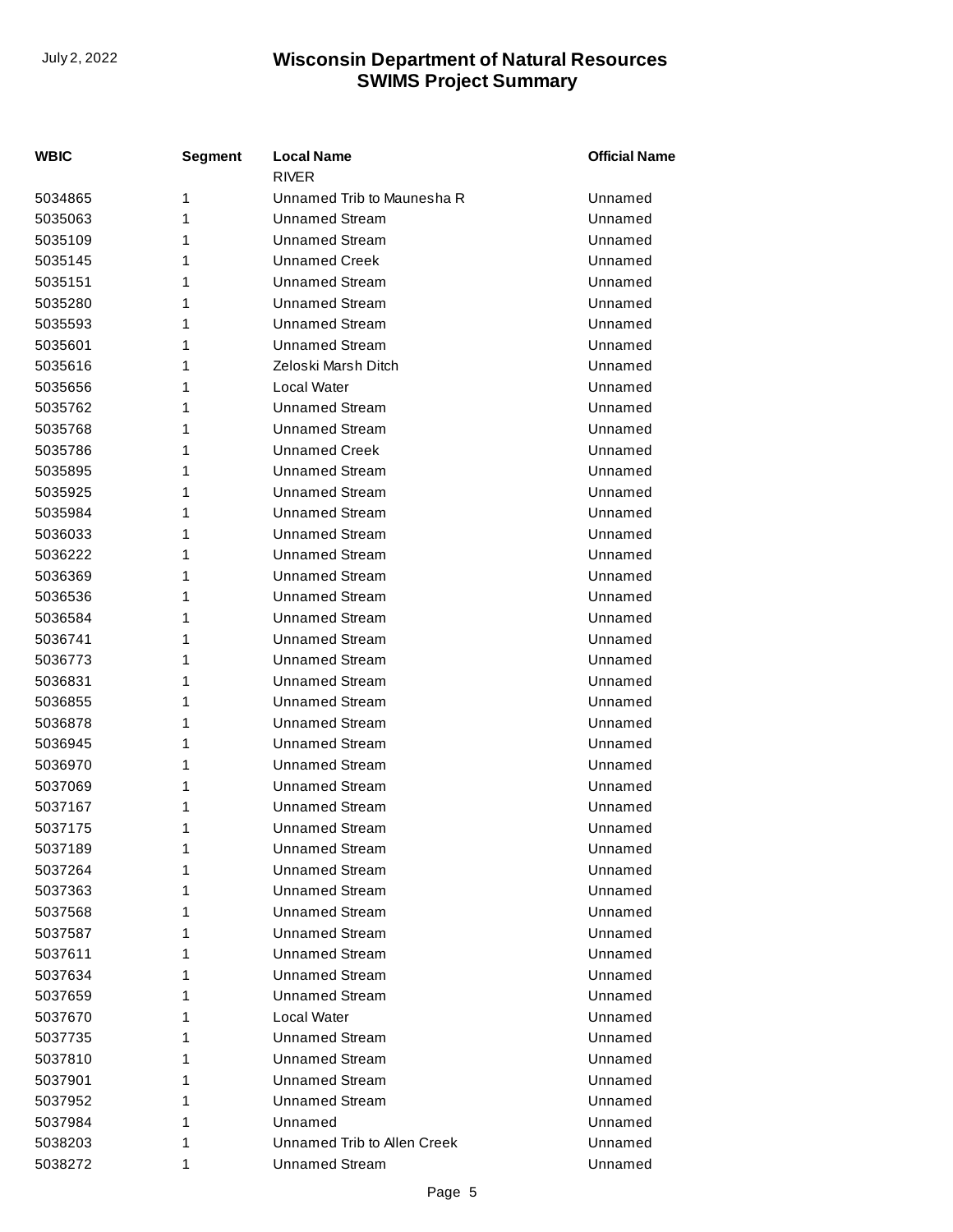| <b>WBIC</b> | <b>Segment</b> | <b>Local Name</b>     | <b>Official Name</b> |
|-------------|----------------|-----------------------|----------------------|
| 5038412     | 1              | <b>Unnamed Stream</b> | Unnamed              |
| 5038548     | 1              | <b>Unnamed Stream</b> | Unnamed              |
| 5573354     | 1              | Local Water           | Unnamed              |
| 5573917     | 1              | Local Water           | Unnamed              |
| 5573926     | 1              | Local Water           | Unnamed              |
| 5574049     | 1              | Local Water           | Unnamed              |
| 5574327     | 1              | Local Water           | Unnamed              |
| 5574549     | 1              | Local Water           | Unnamed              |
| 5574606     | 1              | Local Water           | Unnamed              |
| 5574713     | 1              | Local Water           | Unnamed              |
| 5574793     | 1              | Local Water           | Unnamed              |
| 5574882     | 1              | Local Water           | Unnamed              |
| 5575032     | 1              | Local Water           | Unnamed              |
| 5575055     | 1              | Local Water           | Unnamed              |
| 5575079     | 1              | Local Water           | Unnamed              |
| 5575268     | 1              | Local Water           | Unnamed              |
| 5575358     | 1              | Local Water           | Unnamed              |
| 5575615     | 1              | Local Water           | Unnamed              |
| 5575756     | 1              | Local Water           | Unnamed              |
| 5575779     | 1              | Local Water           | Unnamed              |
| 5576088     | 1              | Local Water           | Unnamed              |
| 5576121     | 1              | Local Water           | Unnamed              |
| 5576196     | 1              | Local Water           | Unnamed              |
| 5576219     | 1              | Local Water           | Unnamed              |
| 5576354     | 1              | Local Water           | Unnamed              |
| 5576410     | 1              | Local Water           | Unnamed              |
| 5576427     | 1              | Local Water           | Unnamed              |
| 5576478     | 1              | Local Water           | Unnamed              |
| 5576686     | 1              | Local Water           | Unnamed              |
| 5576709     | 1              | Local Water           | Unnamed              |
| 5576716     | 1              | Local Water           | Unnamed              |
| 5576717     | 1              | Local Water           | Unnamed              |
| 5576740     | 1              | Local Water           | Unnamed              |
| 5576741     | 1              | Local Water           | Unnamed              |
| 5576762     | 1              | Local Water           | Unnamed              |
| 5576802     | 1              | Local Water           | Unnamed              |
| 5576810     | 1              | Local Water           | Unnamed              |
| 5576820     | 1              | Local Water           | Unnamed              |
| 5576828     | 1              | Local Water           | Unnamed              |
| 5576865     | 1              | Local Water           | Unnamed              |
| 5576896     | 1              | Local Water           | Unnamed              |
| 5576933     | 1              | Local Water           | Unnamed              |
| 5576998     | 1              | Local Water           | Unnamed              |
| 5577007     | 1              | Local Water           | Unnamed              |
| 5577019     | 1              | Local Water           | Unnamed              |
| 5577026     | 1              | Local Water           | Unnamed              |
| 5577036     | 1              | Local Water           | Unnamed              |
| 5577222     | 1              | Local Water           | Unnamed              |